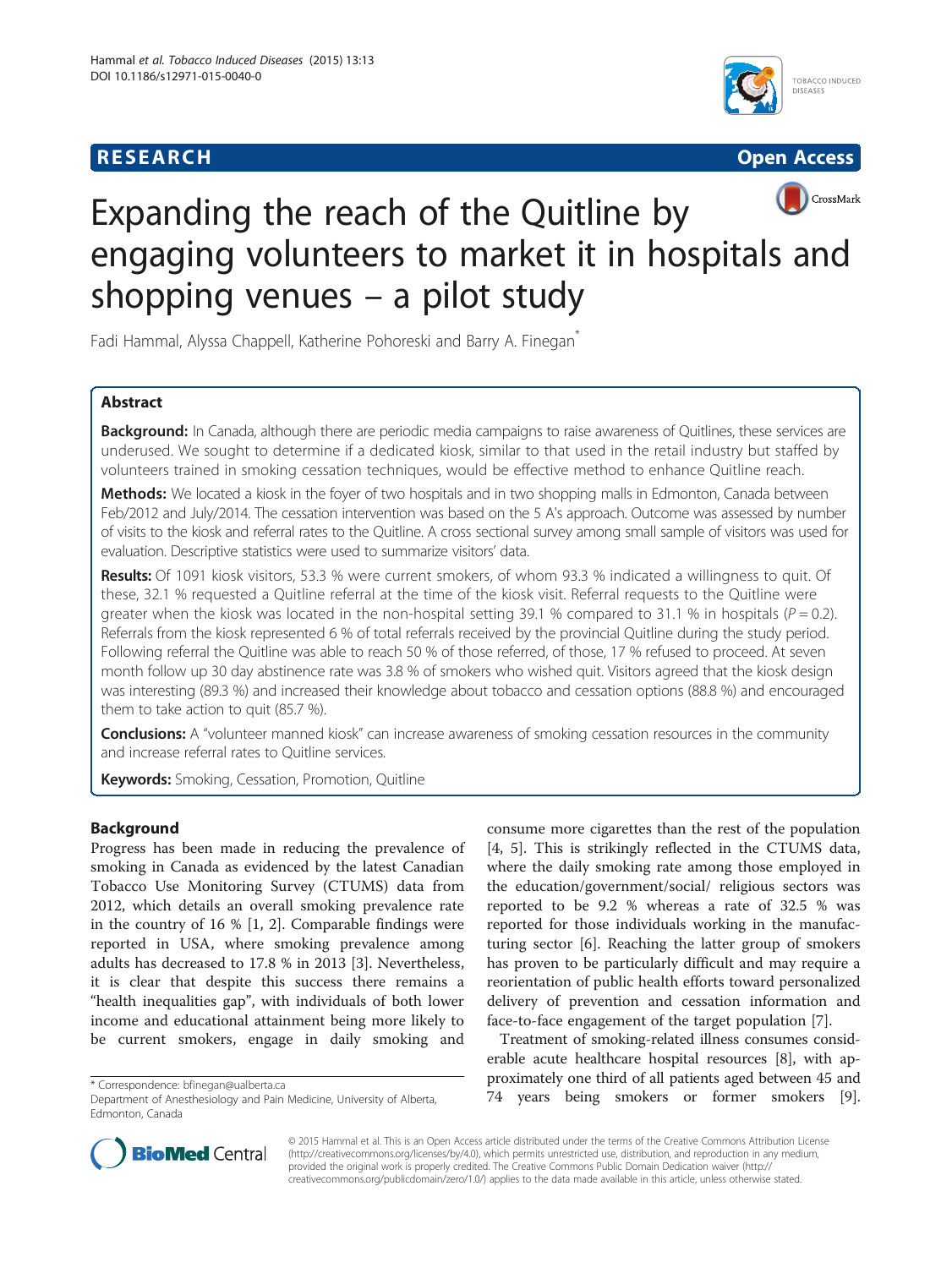Paradoxically, these facts, although concerning, present an invaluable opportunity for smoking cessation intervention and education. Smokers attending hospital facilities appear to be ready for such engagement. A recent study of smokers attending outpatient surgical assessment clinics found that  $\sim 60$  % were willing to participate in a brief or intensive smoking cessation intervention program offered at the time of the clinic visit [\[10\]](#page-5-0). Furthermore, staff, visitors and patients faced with smoke-free grounds policies in hospitals appear to be in need of on-site education about tobacco addiction and information about cessation services [\[11, 12\]](#page-5-0). In Canada, there is uneven delivery of such services in tertiary care environments even for patients [[12](#page-5-0)].

Available data from market research indicate the potential of kiosks to increase the awareness of the product or service offered, capitalize on foot traffic, and stimulate impulse-buying consumption [\[13](#page-6-0)]. The kiosk industry continues to grow worldwide, especially in North America, contributing to about 10 % of shopping malls revenue [\[14](#page-6-0)]. Written educational materials remain the preferred way to provide patients with information regardless of their effectiveness [[15\]](#page-6-0). Supplementing written materials with verbal advice has added benefits over using printed materials alone and is more effective in improving patients' knowledge and satisfaction [[16](#page-6-0), [17](#page-6-0)]. Combining these approaches we have developed the concept of a "manned" kiosk dedicated to promoting smoking cessation, education and tobacco use prevention, supplementing printed materials with verbal advice from qualified personnel.

The primary objective of our pilot study was to determine if locating a volunteers-operated kiosk in the common area of hospitals and non-hospital settings would be effective in encouraging smokers to seek assistance to quit by requesting referral to the provincial telephone Quitline. Our secondary objective was to check the outcome of the Quitline contact with those referrals.

#### Methods

#### Design

A cross sectional survey was conducted among a small sample of visitors to evaluate the acceptance of this approach to service. The potential effectiveness of a smoking cessation kiosk located in hospitals public spaces and in shopping centers was determined by the number of visitors and the rate of referral to the local smoking cessation Quitline.

### Sample and setting

The kiosk, branded to support a province-wide initiative Tobacco Free Futures [[18\]](#page-6-0), was located near the main entrances of acute care hospital and community hospital, and in non-hospital settings in Alberta, Canada. Areas of higher traffic flow were selected for the kiosk service as

this significantly impacts the reach of the kiosk. The kiosk welcomed all visitors and operated for an average of 2.5 h shifts starting in Feb/2012 and ending in July 2014. Individuals who were 18 years and older and able to read and write English were asked if they were willing to complete a self-administered evaluation survey.

The kiosk was designed to promote Alberta Quits, a provincial smoking cessation program. The backdrop image is a map of the province, whereby visitors can place success stickers to display their quit decision (Fig. 1).

#### Procedures

The kiosk was created to be operated by volunteers trained in tobacco reduction/cessation techniques. We promoted our volunteer program with minimal advertising within the health science buildings and the School of Public Health at the University of Alberta, as well as the University's online volunteer resource database. Students who contacted us expressing interest were asked to provide two references, and after an interview were required to obtain a police record check, sign a volunteer registration form, waiver of liability and choose a shift time and location based on their availability. Each volunteer had to commit to a minimum of about 5 h/month to the project. Volunteers were trained to provide brief intervention to visitors at the kiosk, specifically to individuals



Fig. 1 The Kiosk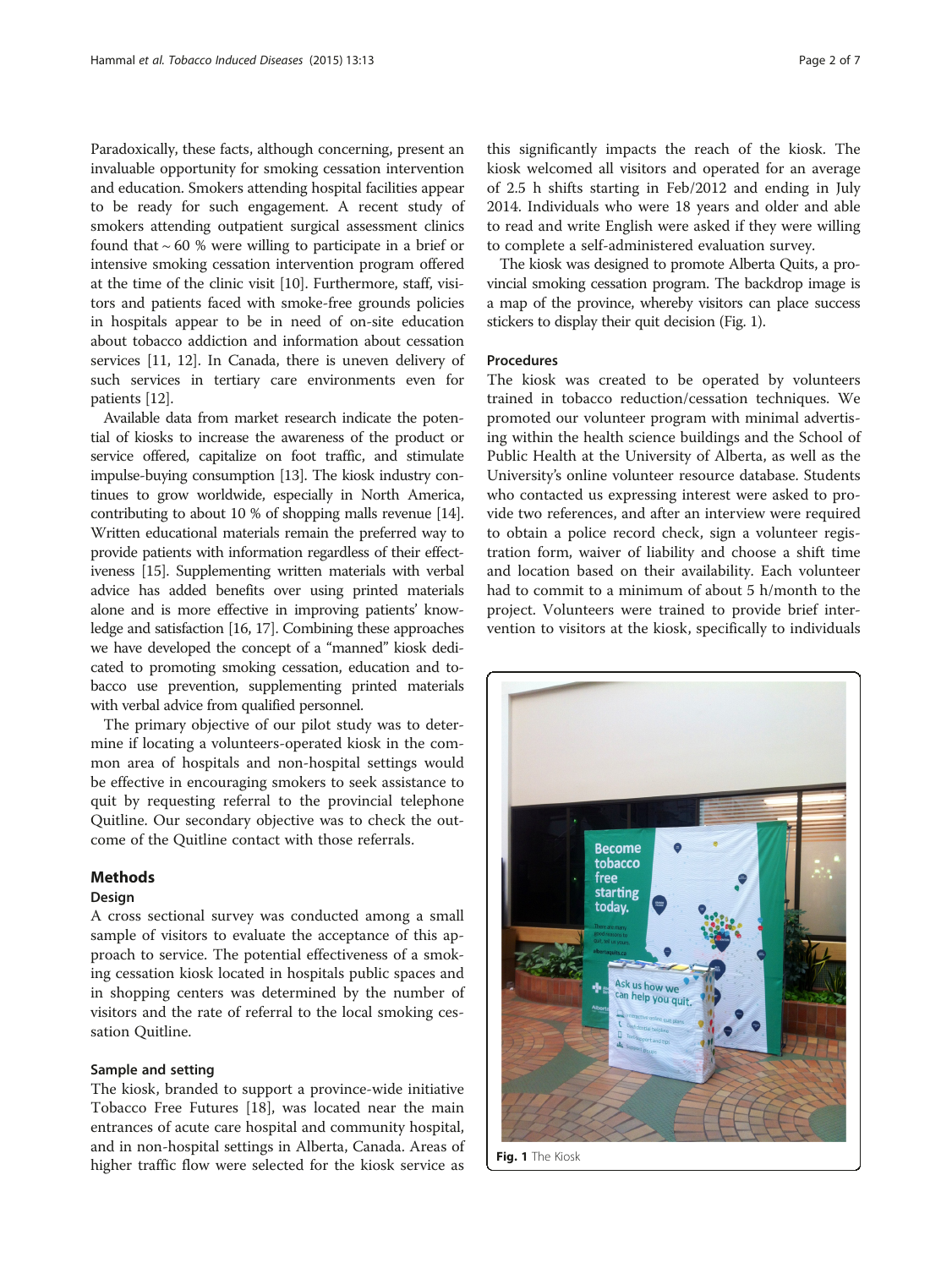who smoked and/or wanted to help someone quit. Training included either: 1) a two-day Tobacco Reduction and Cessation (TRAC) training intended for tobacco reduction counselors and healthcare professionals and provided by Alberta Health Services (AHS) or 2) a condensed version of the AHS-TRAC for those who were not available to attend the full length course. Additionally, all volunteers were required to attend a session which outlined kiosk practices. A volunteer coordinator looked after scheduling and preparing the kiosk with sufficient resource materials and data collection sheets. The procedure for operating the kiosk is built upon the 5As model for behavioral change. Nevertheless, as the mandate of the kiosk was to "sell health", there was great freedom in engaging in optimistic, non-judgmental conversation with the visitors and encouraging them to use Quitline services and smoking cessation resources.

All Quitline referrals were submitted to the coordinator following a shift and were faxed immediately Quitline service. Visitors Log data were entered to a database. An evaluation survey collected in the first days of operation in order to gain feedback about the kiosk experience. Volunteer shifts are logged in terms of the date, location, volunteer name, time and duration of shift, number of visitors and referrals, and referral rate.

#### Intervention

Individuals voluntarily approached the kiosk at their own discretion, and staff would engage in a nonjudgemental and therapeutic conversation using the 5A's model for behavioural change;[[19\]](#page-6-0) by: 1) asking visitors about tobacco use; 2) advising visitors that quitting smoking is the best thing smokers can do for their overall health; 3) assessing visitors' interest in quitting and discussing previous quit attempts; 4) assisting visitors by providing smoking cessation information and describing a sample quit plan, and 5) arranging for follow-up through referral to the Quitline. The Quitline is a free and confidential service offering counselling and support to smokers wishing to quit [\[20](#page-6-0)]. Those wishing to access the Quitline service were referred directly at the kiosk. For a referral, the individual's name, phone number and the best way to be contacted was collected and faxed to the Quitline, which contacted the client with 48 h of receiving the request.

Those who did not self-identify as smokers were asked if they wanted smoking cessation material on behalf of a smoker. A third hand assessment was completed: 1) how often the non-present person smoked; 2) any previous quit attempts and 3) if they had openly voiced that they had wanted to quit. Visitors were offered appropriate materials as requested dealing with second hand smoke, third hand smoke, advice on how to discuss tobacco use with their children, and/or material to assist others to

stop tobacco use. Printed resources distributed at the kiosk were ordered online through Alberta Quits [[20\]](#page-6-0).

### **Measures**

The self-administered evaluation survey collected the participant's general demographic information, present smoking status and smoking habits, attitude toward quitting using standardised (0 to 10) Likert scale questions about interest in quitting, importance of quitting and confidence in ability to quit, about the reason in hospital and the motivation to approach the kiosk, and their perceptions about their visit to the kiosk using a 8-point Likert scale to rate different statements. A visitor log was kept to gain information about those who visited the kiosk. The log included information on the location, date and time the person visited the kiosk, their gender, smoking status, the material dispensed and referral services provided. A summary of outcome of referrals was provided by the Quitline including the ability to reach and the self-reported quit rates at 7 month follow-up. The study and all data collection instruments were approved by the ethics review committee at the University of Alberta. Informed consent was obtained from all participants.

#### Data analysis

Data were summarized using descriptive statistics. Categorical variables were reported using frequencies, while continuous data were analyzed using means and standard deviations, comparison between hospitals and non-hospitals settings was performed using cross tabulation. The Statistical Package for the Social Sciences (SPSS, Version 19.0, IBM, Armonk, NY, USA) was used for data management and statistical analyses.

#### Results

The kiosk was successfully operated in both health and non-health settings where there were an opportunity to reach a large number of people who require cessation help. In its 80 operating days (72 in the hospitals setting, 8 in non-hospitals setting) and from February, 2012 to July, 2014, a total of 1091 persons (60.5 % female) visited the kiosk. The total operation time for the kiosk was about 200 h with average of 5.5 visitors per hour of operation. Of these, 53.3 % were current smokers and the majority of these (93.3 %) indicated that they wanted to quit smoking. Of non-smoking visitors 77.5 % wanted to help someone they knew quit smoking. A fax referral to the Quitline was requested by 17.5 % of all visitors to the kiosk, either for themselves (174 referrals, 32.1 % of smoking visitors) or for someone close to them (17 referrals, 4.3 % of non-smoking visitors). This could be translated into average of one referral to Quitline for every hour of operation (Table [1\)](#page-3-0).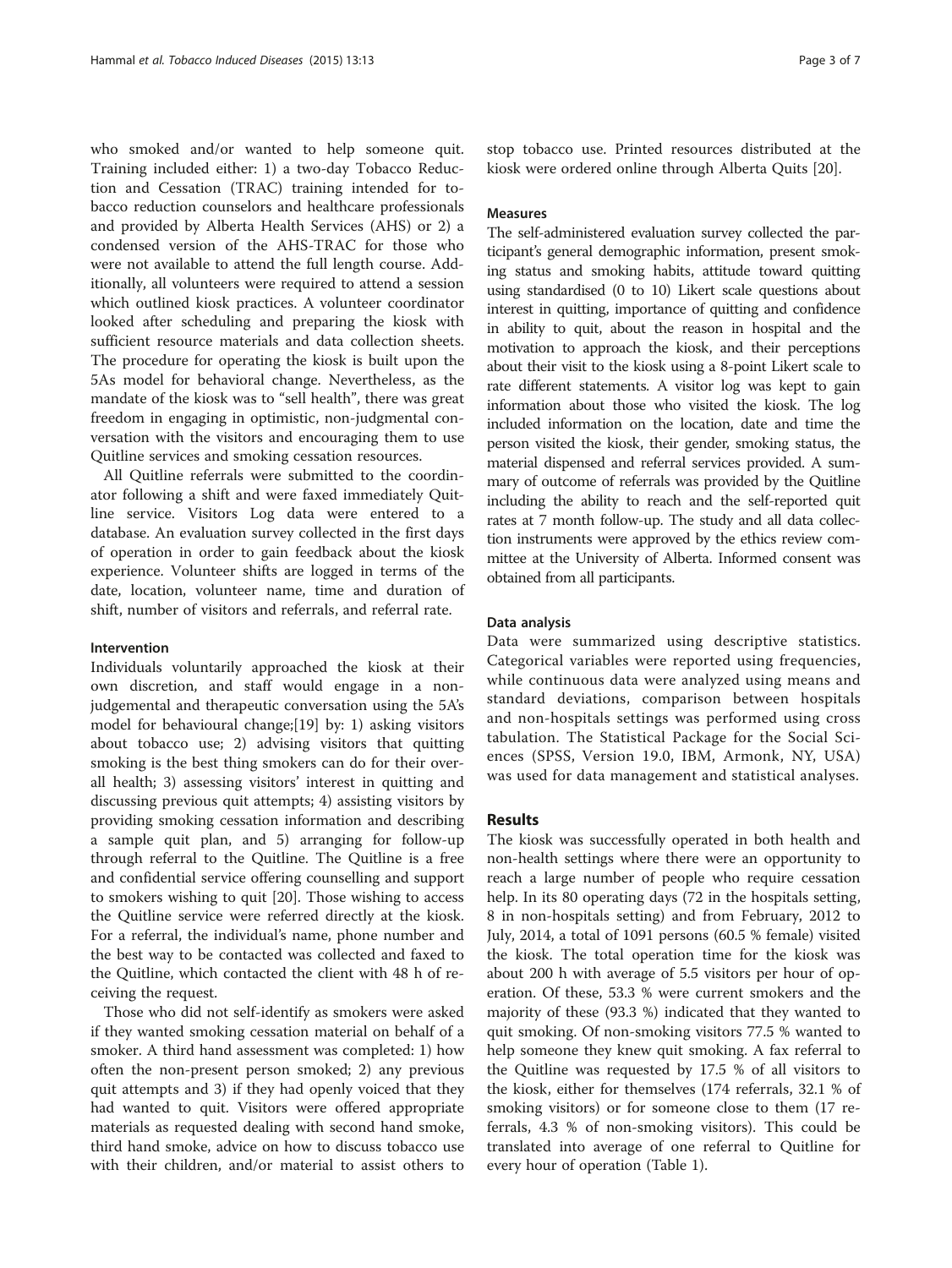<span id="page-3-0"></span>

|  |  |  | <b>Table 1</b> Comparison between Healthcare setting vs. non-healthcare setting |
|--|--|--|---------------------------------------------------------------------------------|
|--|--|--|---------------------------------------------------------------------------------|

|                                         | Healthcare setting | Non healthcare setting | Total           |          |            |
|-----------------------------------------|--------------------|------------------------|-----------------|----------|------------|
|                                         | $n/N$ (%)          | $n/N$ (%)              | $n/N$ (%)       | $\chi^2$ | $P$ -value |
| Sex                                     |                    |                        |                 |          |            |
| Female                                  | 602/965 (62.4)     | 58/126 (46.0)          | 660/1091 (60.5) | 12.47    | 0.001      |
| Male                                    | 363/965 (37.6)     | 68/126 (54.0)          | 431/1091 (39.5) |          |            |
| Smoking Status                          |                    |                        |                 |          |            |
| Smoker                                  | 505/965 (52.3)     | 76/126 (60.3)          | 581/1091 (53.3) | 4.11     | 0.12       |
| Non-smoker                              | 447/965 (46.3)     | 50/126 (39.7)          | 497/1091 (45.6) |          |            |
| No answer                               | 13/965 (1.3)       |                        | 13/1091 (1.2)   |          |            |
| Smoker interested in quitting           | 473/505 (93.7)     | 69/76 (90.8)           | 542/581 (93.3)  | 0.87     | 0.33       |
| Non-smoker wanted to help another quit  | 352/447 (78.7)     | 38/50 (76.0)           | 390/497 (78.5)  | 0.20     | 0.72       |
| Fax Referral filled                     |                    |                        |                 |          |            |
| All visitors                            | 164/965 (17.0)     | 27/126 (21.4)          | 191/1091 (17.5) | 1.52     | 0.21       |
| Smokers interested in quitting          | 147/473 (31.1)     | 27/69 (39.1)           | 174/542 (32.1)  | 1.79     | 0.21       |
| Non-smokers wanted to help someone quit | 17/352 (4.8)       | $0/38$ (-)             | 17/390 (4.4)    | 1.91     | 0.39       |
| Visitor got education materials         | 833/965 (86.3)     | 106/126 (84.1)         | 939/1091 (86.1) | 0.45     | 0.50       |

Of kiosk visitors, 68 individuals agreed to participate in the kiosk evaluation survey. Overall, 41.2 % of evaluation study participants were current smokers and 20.6 % were former smokers. About 86 % of current smokers had made quit attempts in the past and reported that they were

currently thinking of quitting or taking actions to quit. Of smokers who completed the evaluation survey, 14.3 % were patients, 32.1 % were family members of a patient or visitors, 7.1 % were hospital employees, and the remaining (46.4 %) were in non-hospital setting (Table 2).

|  |  | Table 2 Kiosk evaluation survey |  |
|--|--|---------------------------------|--|
|--|--|---------------------------------|--|

| Kiosk evaluation survey                     |                          |       |         |                          |                          |       |                          |          |
|---------------------------------------------|--------------------------|-------|---------|--------------------------|--------------------------|-------|--------------------------|----------|
|                                             | Smokers ( $n = 28$ )     |       |         |                          | Non-smokers ( $n = 40$ ) |       |                          |          |
| Reason in hospital                          |                          |       |         |                          |                          |       |                          |          |
| Patient (%)                                 | 14.3                     |       |         |                          | 22.5                     |       |                          |          |
| Family of patient (%)                       | 25.0                     |       |         |                          | 7.5                      |       |                          |          |
| Visitor (%)                                 | 7.1                      |       |         |                          | 10.0                     |       |                          |          |
| Employee at hospital (%)                    | 7.1                      |       |         |                          | 45.0                     |       |                          |          |
| Other or non-hospital setting (%)           | 46.4                     |       |         |                          | 15.0                     |       |                          |          |
| Why approached the kiosk                    |                          |       |         |                          |                          |       |                          |          |
| Interested in quitting (%)                  | 96.4                     |       |         |                          | 5.6                      |       |                          |          |
| Want to help someone quit (%)               | $\overline{\phantom{a}}$ |       |         |                          | 72.2                     |       |                          |          |
| Interest sake (%)                           | 3.6                      |       |         |                          | 11.1                     |       |                          |          |
| Time to spare (%)                           | $\overline{\phantom{a}}$ |       |         |                          | 11.1                     |       |                          |          |
| Statements about kiosk                      | Strongly agree           | Agree | Neutral | Disagree                 | Strongly agree           | Agree | Neutral                  | Disagree |
| Information increased my knowledge (%)      | 44.4                     | 44.4  | 11.1    | $\overline{\phantom{a}}$ | 42.5                     | 42.5  | 12.5                     | 2.5      |
| Information influenced my point of view (%) | 35.7                     | 60.7  | 3.6     | $\overline{\phantom{a}}$ | 38.5                     | 28.2  | 28.2                     | 5.1      |
| Information encouraged action (%)           | 46.4                     | 39.3  | 10.7    | 3.6                      | 46.4                     | 28.6  | 17.9                     | 7.1      |
| Design is interesting (%)                   | 50.0                     | 39.3  | 10.7    |                          | 60.5                     | 36.8  | 2.6                      |          |
| Approach is effective (%)                   | 71.4                     | 28.6  | ÷,      |                          | 55.0                     | 42.5  | 2.5                      | ÷        |
| Message is relevant to me (%)               | 53.6                     | 42.9  |         |                          | 59.5                     | 37.8  | 2.7                      |          |
| Would share the information (%)             | 53.6                     | 42.9  | 3.6     | $\overline{\phantom{a}}$ | 59.0                     | 41.0  | $\overline{\phantom{a}}$ |          |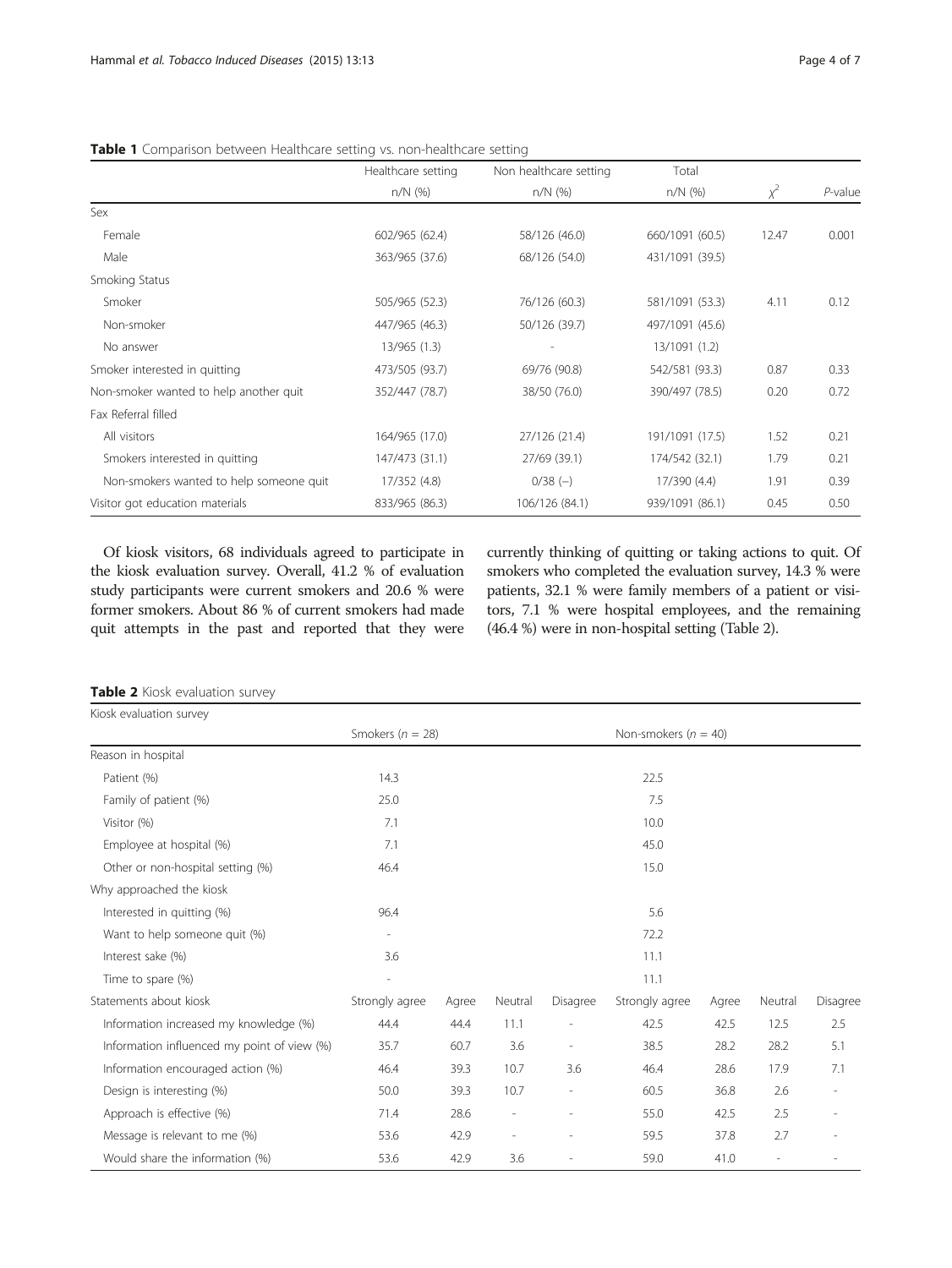Approximately 96 % of smokers who participated in the survey approached the kiosk because of an interest in quitting, while only 4.0 % approached the kiosk just for curiosity or because they were otherwise unoccupied. Smoking participants agreed or strongly agreed that the kiosk design was interesting (89.3 %), effective (99.6 %), provided information that was relevant to them (96.5 %), increased their knowledge about tobacco related issues (88.8 %), influenced their point of view (96.4 %) and that the visit encouraged them to take action (85.7 %) (Table [2\)](#page-3-0).

Referrals from the kiosk represented (191/3246, 5.9 %) of total referrals received by the Quitline from the whole province during the study period. The Quitline was able to reach 50 % of the referred smokers and of those 17 % refused the service. At 7 month –follow up, the Quitline was able to reach (31/79, 39.2 %) of smokers who accepted the service. At 7 month –follow up, both 7 and 30 days point prevalence abstinence from any tobacco products for total smokers reached was (3/95, 3.6 %), and for smokers who accepted the service was (3/79, 3.8 %). The reported 7 and 30 days point prevalence abstinence rates for smokers responded to 7 month–follow up was (3/28,10.7 %) (Table 3).

#### **Discussion**

Knowledge gained from this first report on the use of an innovative approach to offer on-site brief smoking cessation intervention and referral in the hospital and nonhospital setting indicates that the kiosk was able to; 1) successfully catch visitors' attention, 2) encourage them

| Table 3 Quitline statistics summary |  |
|-------------------------------------|--|
|                                     |  |

|                                                                       | n/N                 | %    |
|-----------------------------------------------------------------------|---------------------|------|
| Quitline ability to reach                                             |                     |      |
| Yes                                                                   | 79/191 <sup>a</sup> | 41.3 |
| Yes, Refused Service                                                  | 16/191              | 8.4  |
| <b>No</b>                                                             | 96/191              | 50.3 |
| Smokers reached at 7 month callback                                   |                     |      |
| Yes                                                                   | 28/79 <sup>b</sup>  | 35.4 |
| Yes, Refused Service                                                  | 3/79                | 3.8  |
| <b>No</b>                                                             | 48/79               | 60.8 |
| Any tobacco products use in the past<br>7 days at 7 month follow-up?  |                     |      |
| <b>No</b>                                                             | $3/28$ <sup>c</sup> | 10.7 |
| Yes                                                                   | 25/28               | 89.3 |
| Any tobacco products use in the past<br>30 days at 7 month follow-up? |                     |      |
| <b>No</b>                                                             | 3/28                | 10.7 |
| Yes                                                                   | 25/28               | 89.3 |

<sup>a</sup>Total referrals

<sup>b</sup>Smokers who accepted the service at the initial contact

<sup>c</sup>Smokers who responded to 7 month follow-up

to explore what the kiosk was offering 3) provide them with education and information, and 4) refer the interested individuals to the community Quitline.

Currently, almost all hospitals in Canada and USA have adopted a campus smoke free policy, however, implementing such policies is challenging and compliance requires providing patients and visitors who smoke with different support options, including health promotion and education, pharmacotherapies, and cessation assistance [\[12\]](#page-5-0). The motivation to trial the kiosk concept in hospitals and non-hospital settings was sparked by commercial market research data detailing the potential of sales kiosks to increase product/service awareness, capitalize on foot traffic and stimulate impulse-buying consumption [[21](#page-6-0)]. Our kiosk was aimed to market and sell one "free" health related product – the referral service. The higher number of days of operation in healthcare setting was mainly due the difficulty of access to non-healthcare setting due to logistical and financial barriers.

Smokers who visited the kiosk were interested in quitting, highly rated the importance of quitting but had less confidence in their ability to quit and most have tried to quit in the past. Brief advice from a healthcare professional increases the likelihood that a smoker will quit, particularly if the intervention is intense and unhurried [[22](#page-6-0), [23](#page-6-0)]. However, in reality physicians and other healthcare professionals are not always willing or well prepared to deliver the appropriate interventions [\[24, 25](#page-6-0)] and frequently cited limited time and inadequate knowledge as the key factors for their behaviour [[26](#page-6-0), [27\]](#page-6-0). The kiosk approach represents an opportunity to supplement healthcare professionals' roles, increases the smokers' exposure to smoking cessation resources and offers an alternative opportunity for individuals to consider quitting, with immediate assistance for ongoing support by referral to the quitline.

Quitlines have the potential to provide cessation counseling to many individuals and minimize the time and cost required for such an intervention [[28](#page-6-0)]. Quitlines are effective, however, only 1-2 % of tobacco users access this resource annually [\[29, 30](#page-6-0)]. Several strategies have been proposed to increase referral rates including integrating referral to the Quitline into routine care [\[31](#page-6-0)]. Despite the potential benefit, the referral rate from physicians is low. For example, only 3.5 % of physicians referred patients to Quitline services after a direct mailing campaign to increase referral rates in North Carolina in 2010 [[32](#page-6-0)]. Public marketing campaigns, including TV and other media options, are found to be effective in increasing Quitline call volume but this effect is transient [\[33\]](#page-6-0). In our study, using the kiosk generated significant traffic to the Quitline (17.5 % referral rates to the local Quitline among all kiosk visitors and 32.1 % referral rate among smokers interested in quitting). These rates of proactive referral are encouraging, giving the fact that the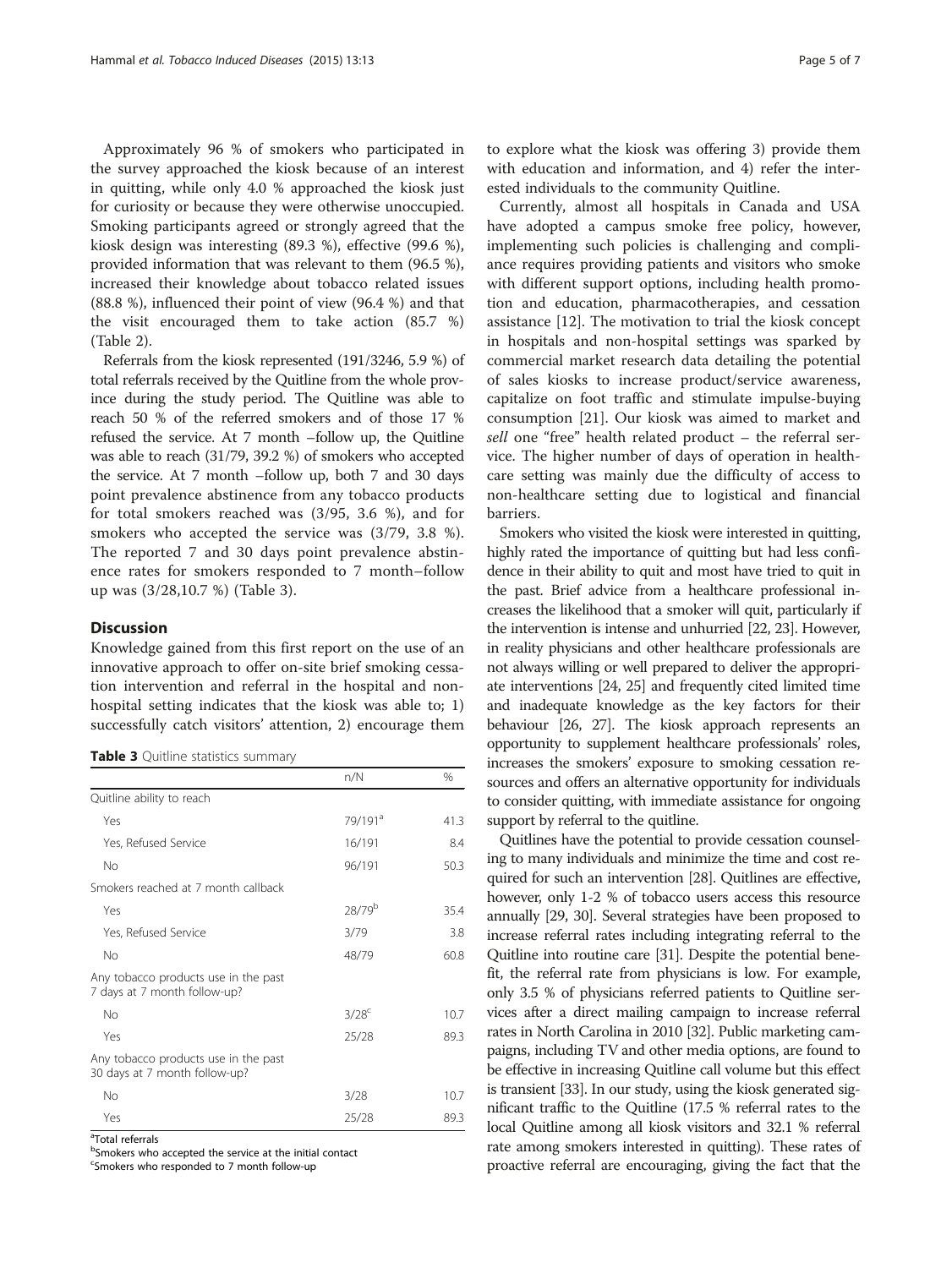<span id="page-5-0"></span>kiosk was not part of a marketing campaign but simply an effort to provide cessation counselling on an opportunistic basis without any predetermined inclusion criteria and the evidence that both active (as in this case) and passive referral can result in similar cessation rates [\[34, 35\]](#page-6-0).

The low quit rates at seven month follow-up compared with reported quit rates from other Quitline evaluation studies [\[36\]](#page-6-0) could be related to several factors including the reliance on behavioural counselling without providing any pharmacotherapy, the time spent with smokers, or the frequency of contact them. However evaluating the reach and outcomes of an existing Quitline service was not the purpose of this study.

The interest in investigating the benefit of using volunteers in smoking cessation initiatives in real world healthcare setting is increasing [\[37](#page-6-0)]. The large number of both smokers and non-smokers that visited the kiosk in the short period of time and the fact that referrals from a single kiosk that operated for about 200 h depending on volunteers with minimal costs provided 6 % of the total referrals received by the Quitline indicates that this approach is an effective health promotion strategy to enhance the reach of smoking cessation services.

#### **Limitations**

This is a pilot study and the first insight on the use of this approach in hospitals and non-hospital settings. Although the preliminary results about the kiosk's effectiveness are encouraging, evaluating the long-term feasibility and cost-effectiveness of the kiosk in increasing referral rates to the Quitline requires longer implementation and follow-up evaluation plans. One of the study limitations is the low number of participants in the evaluation survey, as our purpose was to provide service in a real practice setting we found in the first few days of operation that visitors were reluctant to fill both the quitline referral form and the evaluation survey, and we had to choose what we saw best for smokers which was the referral form. Another limitation for our study is our limited ability to follow-up on the outcomes of the referral results and to validate if the smoker quit successfully.

#### Conclusions

Using an innovate approach for health promotion was positively received by the target population and was considered to be presenting relevant information that changed the users' point of view, encouraging them to take action. Implementing smoking cessation intervention programs in a hospital setting requires providing hospital staff with support in education and training, as well as addressing smoking amongst staff and providing them with access to appropriate treatments including pharmacotherapy and counselling.

Our program "volunteer manned kiosk" represents an opportunity to supplement the role of healthcare professionals, to increase the smokers' exposure to smoking cessation resources and to facilitate the provision of direct patient counselling on an opportunistic basis and increase referral rates to Quitline services. Current findings encourage conducting long term trials for both impact and economic evaluation of the "manned kiosk in hospitals".

#### Competing interests

The authors declare that they have no competing interests.

#### Authors' contributions

FH was instrumental in the study conception, design, survey development, performed data analysis and drafted the drafted the article, and provided critical revisions to the article. AC contributed to survey development, submitted the study for ethics approval, directed survey implementation and contributed to the methods section and provided critical revisions to the article. KP carried out the survey, collected data, and contributed to the method section and provided critical revisions to the article. BF is the principle investigator, responsible for the study conception, design, data interpretation and editorial revisions. All authors read and approved the final manuscript.

#### Funding

This project was funded by the Alberta Health Services Alberta Tobacco Reduction Strategy Grant 2012–2013.

#### Received: 15 January 2015 Accepted: 3 June 2015 Published online: 10 June 2015

#### References

- 1. Health Canada. Canadian Tobacco Use Monitoring Survey (CTUMS) 2012. 2012. [http://www.hc-sc.gc.ca/hc-ps/tobac-tabac/research-recherche/stat/](http://www.hc-sc.gc.ca/hc-ps/tobac-tabac/research-recherche/stat/ctums-esutc_2012-eng.php) [ctums-esutc\\_2012-eng.php](http://www.hc-sc.gc.ca/hc-ps/tobac-tabac/research-recherche/stat/ctums-esutc_2012-eng.php)
- 2. Reid J, Hammond D, Rynard V, et al. Tobacco Use in Canada : Patterns and Trends. Waterloo, ON: 2015. [http://www.tobaccoreport.ca/2014/](http://www.tobaccoreport.ca/2014/TobaccoUseinCanada_2014.pdf) [TobaccoUseinCanada\\_2014.pdf](http://www.tobaccoreport.ca/2014/TobaccoUseinCanada_2014.pdf)
- 3. Centers for Disease Control and Prevention (CDC. Current Cigarette Smoking Among Adults - United States, 2005–2013. MMWR Morbid Mortal Wkly Rep. 2014;63:1108–12.
- 4. King BA, Dube SR, Tynan MA. Current tobacco use among adults in the United States: findings from the National Adult Tobacco Survey. Am J Public Health. 2012;102:e93–100. doi[:10.2105/AJPH.2012.301002; 10.2105/](http://dx.doi.org/10.2105/AJPH.2012.301002;%2010.2105/AJPH.2012.301002) [AJPH.2012.301002.](http://dx.doi.org/10.2105/AJPH.2012.301002;%2010.2105/AJPH.2012.301002)
- Reid JL, Hammond D, Driezen P. Socio-economic status and smoking in Canada, 1999–2006: has there been any progress on disparities in tobacco use? Can J Publ Heal Can sante publique. 2010;101:73–8.
- 6. Health Canada. Canadian Tobacco Use Monitoring Survey (CTUMS) 2011 Supplementary Tables. 2011; 2012.[http://www.hc-sc.gc.ca/hc-ps/tobac-tabac/](http://www.hc-sc.gc.ca/hc-ps/tobac-tabac/research-recherche/stat/_ctums-esutc_2011/ann-eng.php) [research-recherche/stat/\\_ctums-esutc\\_2011/ann-eng.php](http://www.hc-sc.gc.ca/hc-ps/tobac-tabac/research-recherche/stat/_ctums-esutc_2011/ann-eng.php)
- 7. Harkins C, Shaw R, Gillies M, et al. Overcoming barriers to engaging socio-economically disadvantaged populations in CHD primary prevention: a qualitative study. BMC Public Health. 2010;10:391. doi[:10.1186/1471-2458-10-391.](http://dx.doi.org/10.1186/1471-2458-10-391)
- 8. Baliunas D, Patra J, Rehm J, et al. Smoking-attributable morbidity: acute care hospital diagnoses and days of treatment in Canada, 2002. BMC Public Health. 2007;7:247. doi:[10.1186/1471-2458-7-247](http://dx.doi.org/10.1186/1471-2458-7-247).
- 9. Wilkins K, Shields M, Rotermann M. Smokers' use of acute care hospitals–a prospective study. Health Rep. 2009;20:75–83. [http://www.ncbi.nlm.nih.gov/](http://www.ncbi.nlm.nih.gov/pubmed/20108608) [pubmed/20108608.](http://www.ncbi.nlm.nih.gov/pubmed/20108608)
- 10. Sachs R, Wild TC, Thomas L, et al. Smoking cessation interventions in the pre-admission clinic: assessing two approaches. Can J Anaesth. 2012;59:662–9. doi[:10.1007/s12630-012-9716-6.](http://dx.doi.org/10.1007/s12630-012-9716-6)
- 11. Lawn S. Habit or addiction: the critical tension in deciding who should enforce hospital smoke-free policies. CMAJ. 2011;183:2085–6. doi:[10.1503/](http://dx.doi.org/10.1503/cmaj.111579) [cmaj.111579.](http://dx.doi.org/10.1503/cmaj.111579)
- 12. Schultz AS, Finegan B, Nykiforuk CI, et al. A qualitative investigation of smoke-free policies on hospital property. CMAJ. 2011;183:E1334–44. doi[:10.1503/cmaj.110235](http://dx.doi.org/10.1503/cmaj.110235).